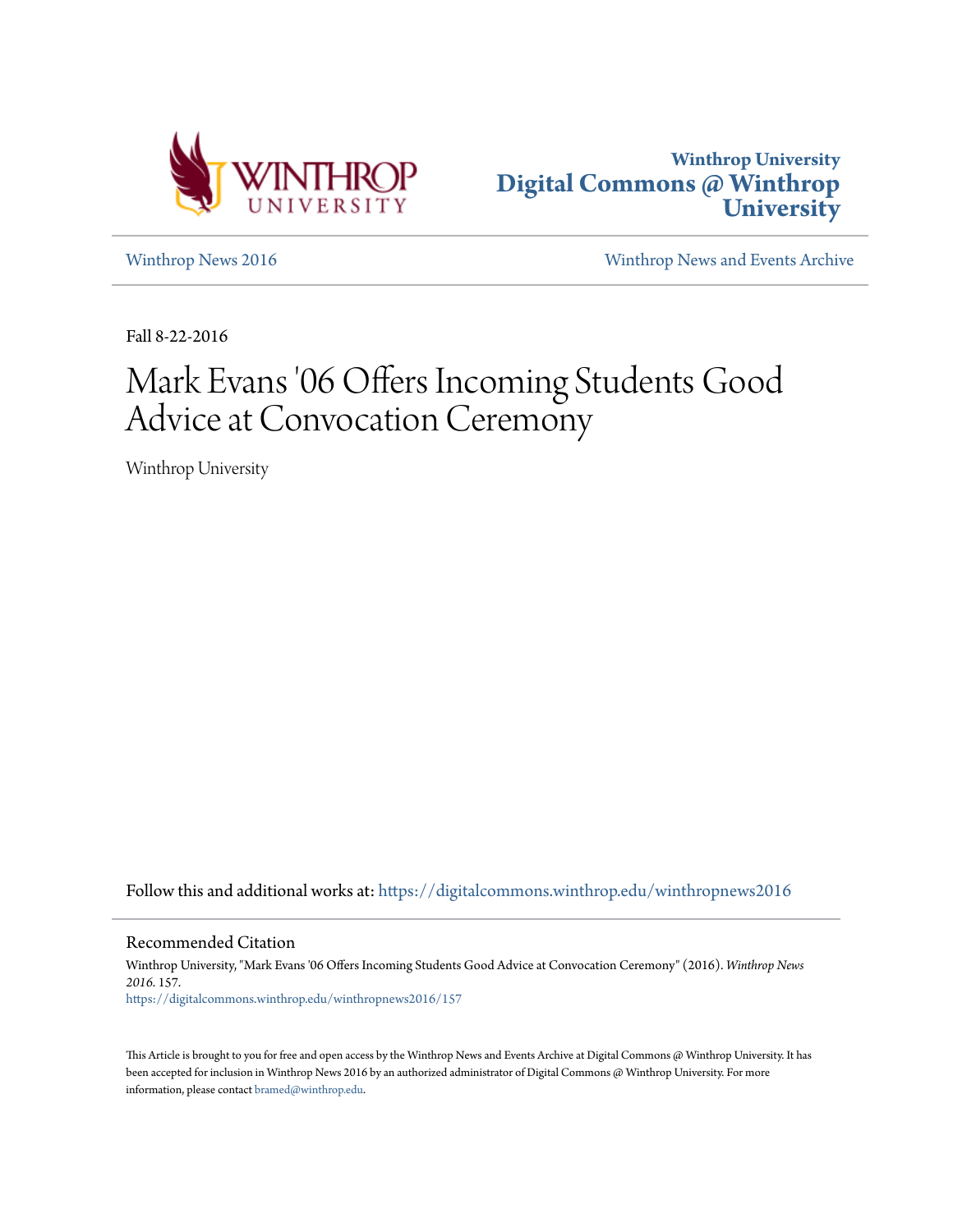

### **ABOUT ADMISSIONS & AID ACADEMICS STUDENT**

08/22/2016

**AFFAIRS ATHLETICS GIVING**

**O** SHARE 上脸身。

All News

Archives

RSS News Feeds

Winthrop in the News

# **Mark Evans '06 Offers Incoming Students Good Advice at Convocation Ceremony**

## **Quick Facts**

Mark Evans '06, the supply chain manager for the Americas division of BSN Medical, delivered the Aug. 22 Convocation keynote address.

Convocation serves as an official welcome to freshmen and their induction into the Winthrop community of learners, and officially kicks off the fall semester.

**This year's Convocation officially ushered in** Winthrop's 131st year as a higher education institution.

**WINTHROI** 

Mark Evans '06



President and Mrs. Mahony

ROCK HILL, SOUTH CAROLINA – **Mark Evans '06**, the supply chain manager for the Americas division of BSN Medical, encouraged the incoming Winthrop University class to not approach their college careers as author John Irving approaches his novels during his keynote address at Winthrop's **Aug. 22 Convocation ceremony.**

"Once he settled on how the story would end, he was ready to begin writing the rest of the novel," Evans said. "If you make every decision based on today's notion of where you will be in May of 2020, you will have squandered one of the greatest opportunities life will ever afford you. **This is a special place, home to incredible people and opportunities**. If you fail to take advantage of them – to allow yourself to be formed by this institution – you will not, in my opinion, have had the Winthrop Experience."

Evans also gave additional pieces of advice, including:

•Take a course because you hear the professor is amazing;

•Learn a language because you want to travel;

•Join a club to meet new people or to try new things; •Put energy into the relationships you develop here; and

•Use your time at Winthrop to develop language skills.

Evans wrapped up his speech by saying "if you use your time at Winthrop to open your minds to new ideas; if you allow the incredible faculty here to shape you; if you put yourself in a position to have opportunities and then take advantage of those opportunities…**you**

**will be a well-educated, well-rounded, self-actualized individual, and success has a tendency to find people with these traits."**

Evans graduated summa cum laude with Bachelor of Arts degrees in economics and history from Winthrop. He then earned an M.A. and Ph.D. in history from the University of South Carolina.

While at Winthrop, Evans studied at the University of Vienna's Sommerhochschule in 2005 and completed internships with the United States Department of State (Vienna, Austria) and the York County Economic Development Commission. A graduate of the **Honors Program**, he was also a member of several honor societies and was active in SIFE, the Council of Student Leaders, and the Winthrop Ambassadors, among other student organizations. Evans was a Winthrop University Founders Scholar and recipient of the Algernon Sydney Sullivan Award.